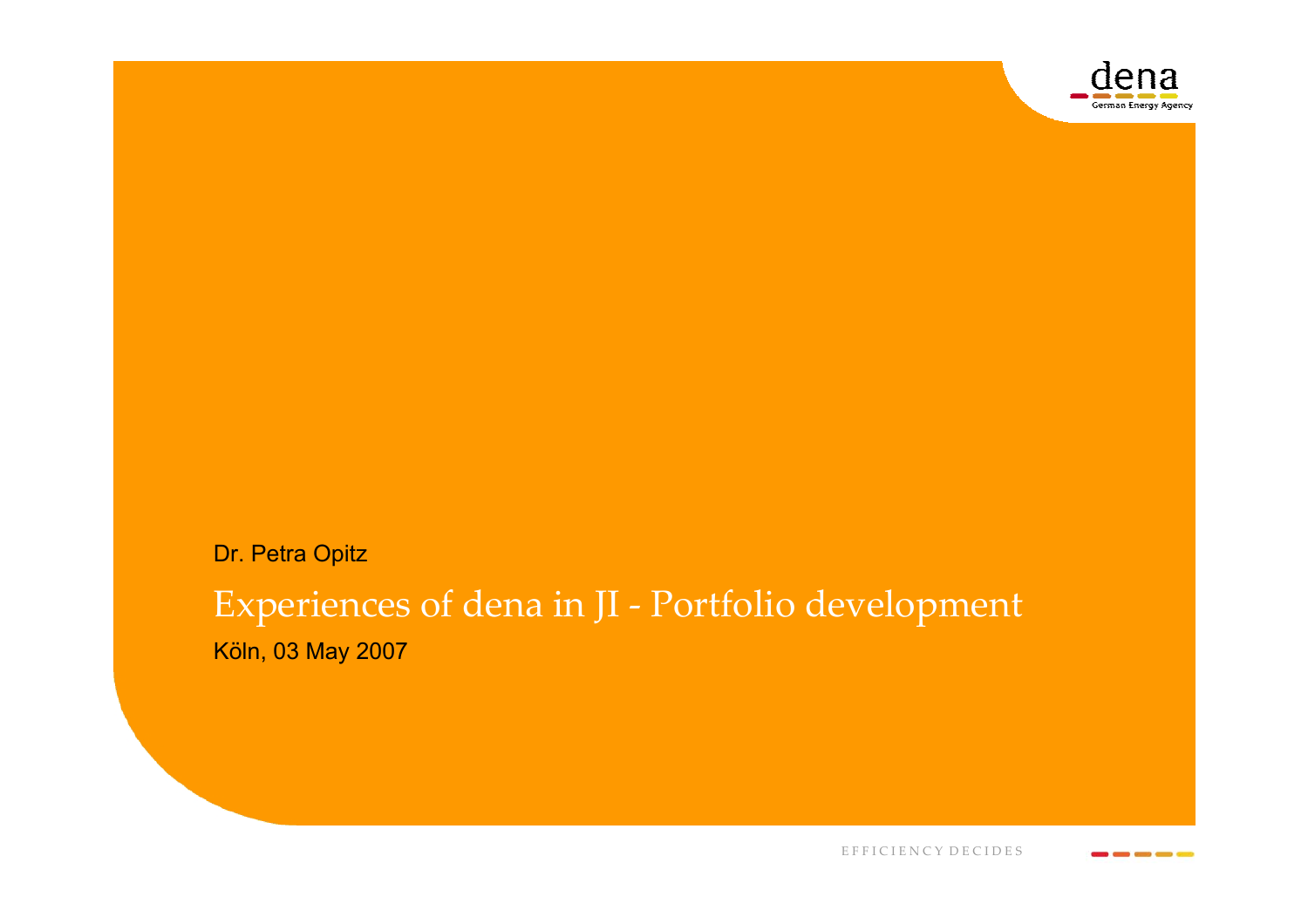

## Ownership Structure of the German Energy Agency.



- Federal Ministry of Economics and Technology
- Federal Ministry for the Environment, Nature Conservation and Nuclear Safety
- Federal Ministry of Transport, Building and Urban Development

Management Stephan Kohler - Chief Executive Andrea Weinert

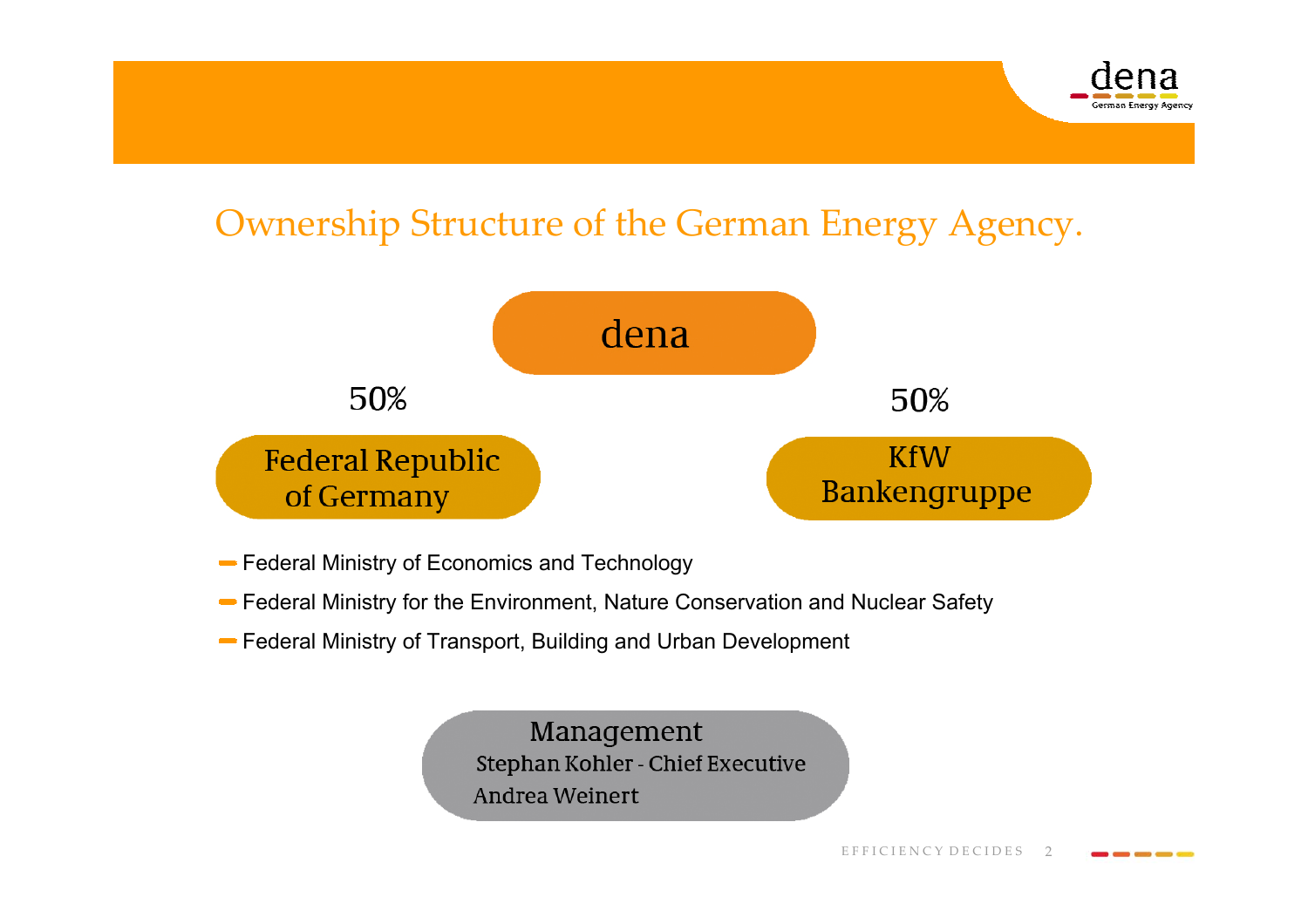

### dena's board.

#### *Supervisory Board Chairman*

**■ Michael Glos** Federal Minister for Economics and Technology

*Deputy Chairman of dena board*

- Detlef Leinberger Managing Director, KfW Bankengruppe
- **-** Dr. Tessen von Heydebreck Member of the Group Board of Deutsche Bank AG
- Wolfgang Kroh Managing Director, KfW Bankengruppe (Deputy Chair)
- **Wolfgang Tiefensee** Federal Minister for Transport, Building and Urban Development
- **Sigmar Gabriel** Federal Minister for the Environment, Nature Conservancy and Nuclear Safety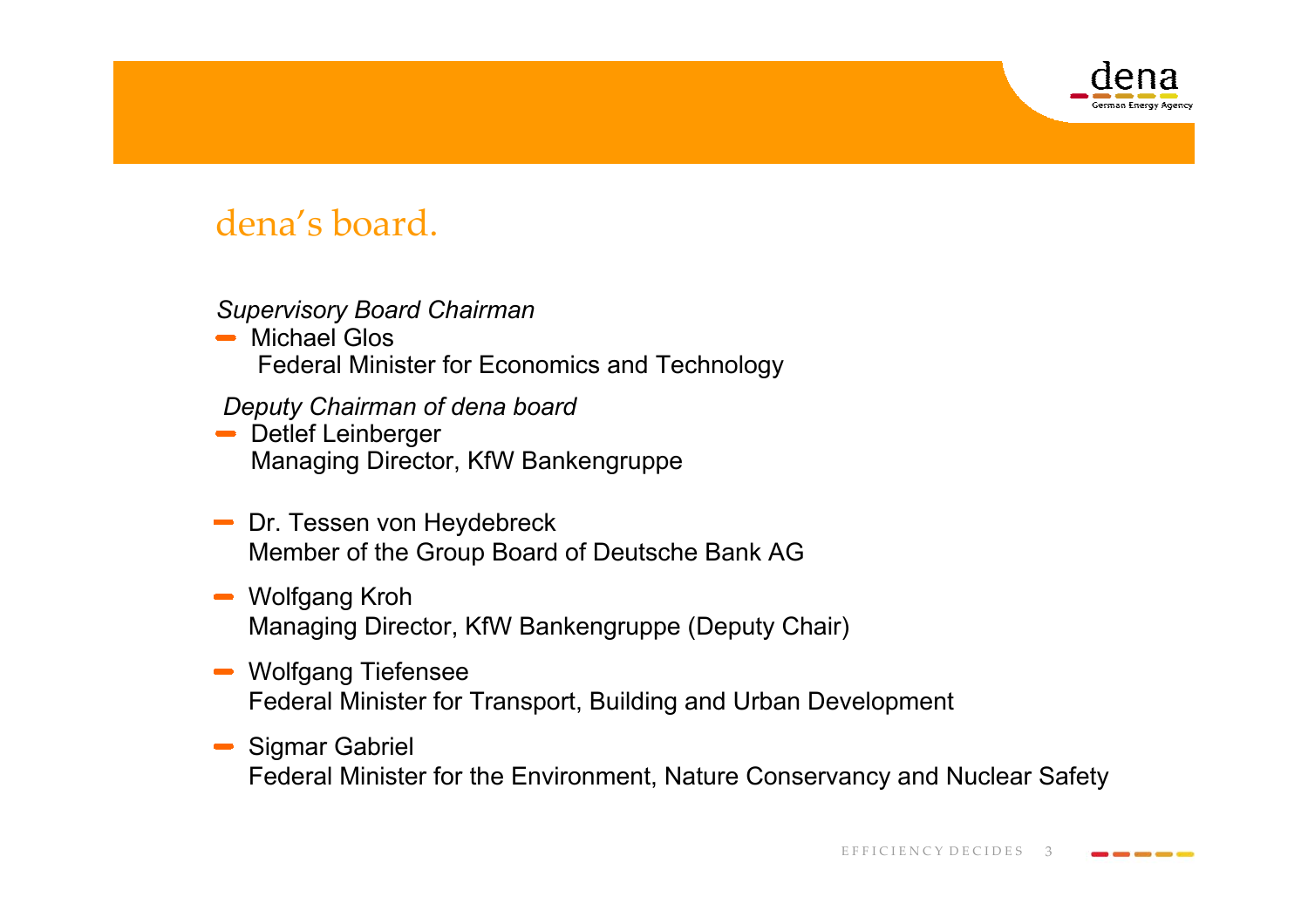

### Fields of Competence and Activity at dena.



E F F I C I E N C Y D E C I D E S  $\overline{4}$ 

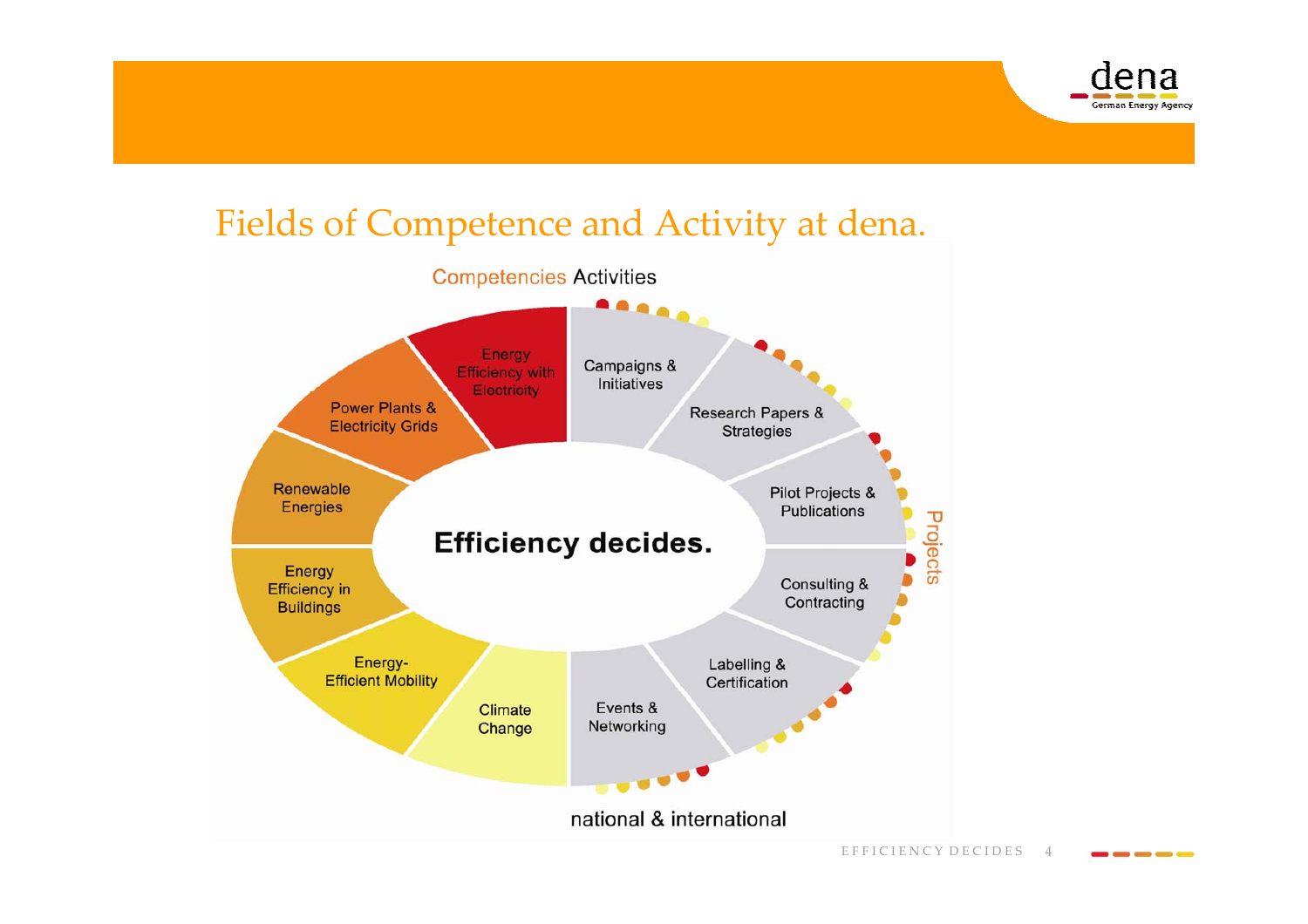

International Activities & Flexible Kyoto Mechanisms



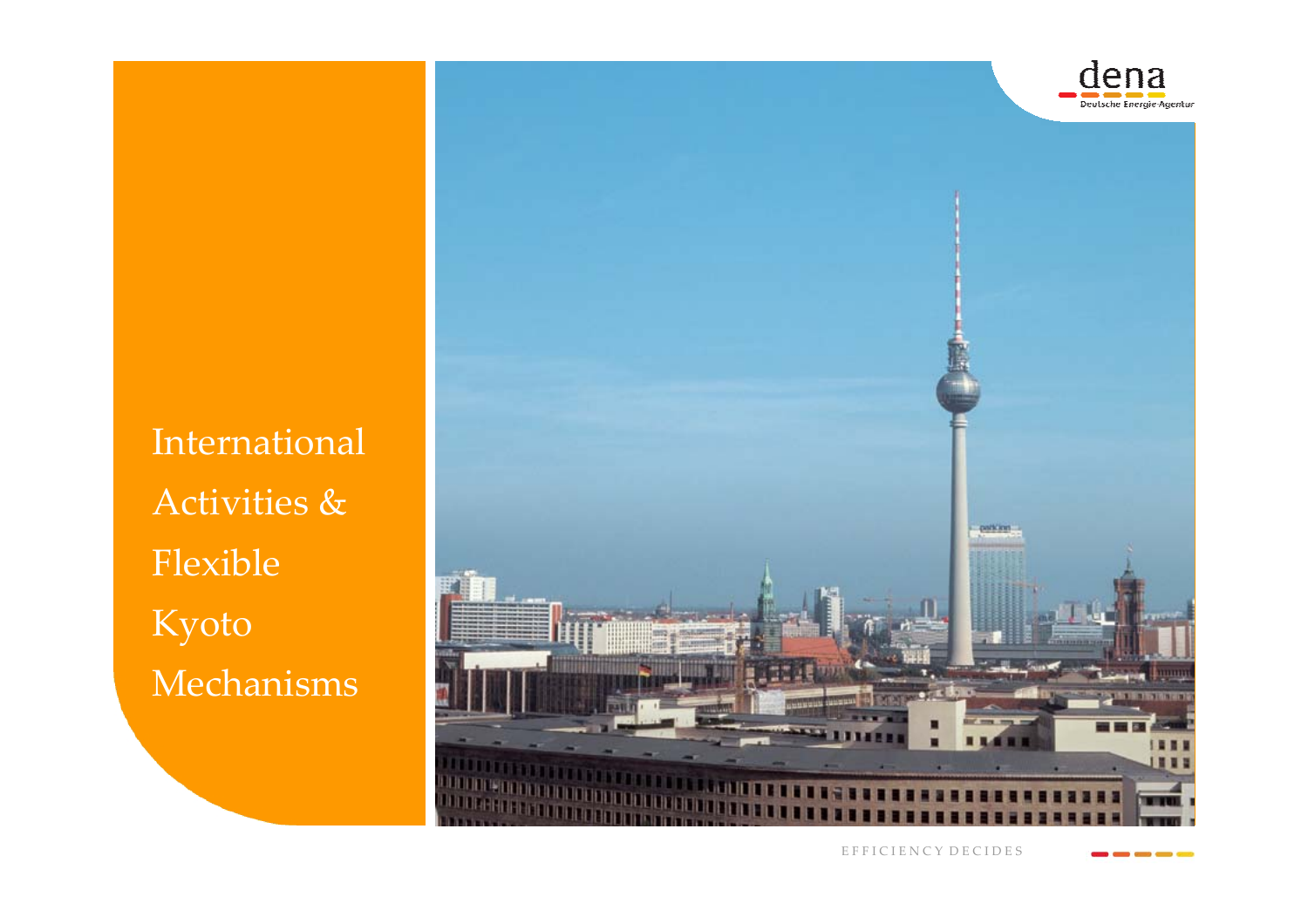

### dena as an actor in the field of JI/CDM

### **Aim: Push development of markets of the Kyoto Flexible Mechanisms**

### **Type of Activities:**

- Support to the German government in the field of capacity building in transition countries
- Development of market supply project portfolios
- Services for German companies in order to develop JIand CDM-projects
- Development of financing schemes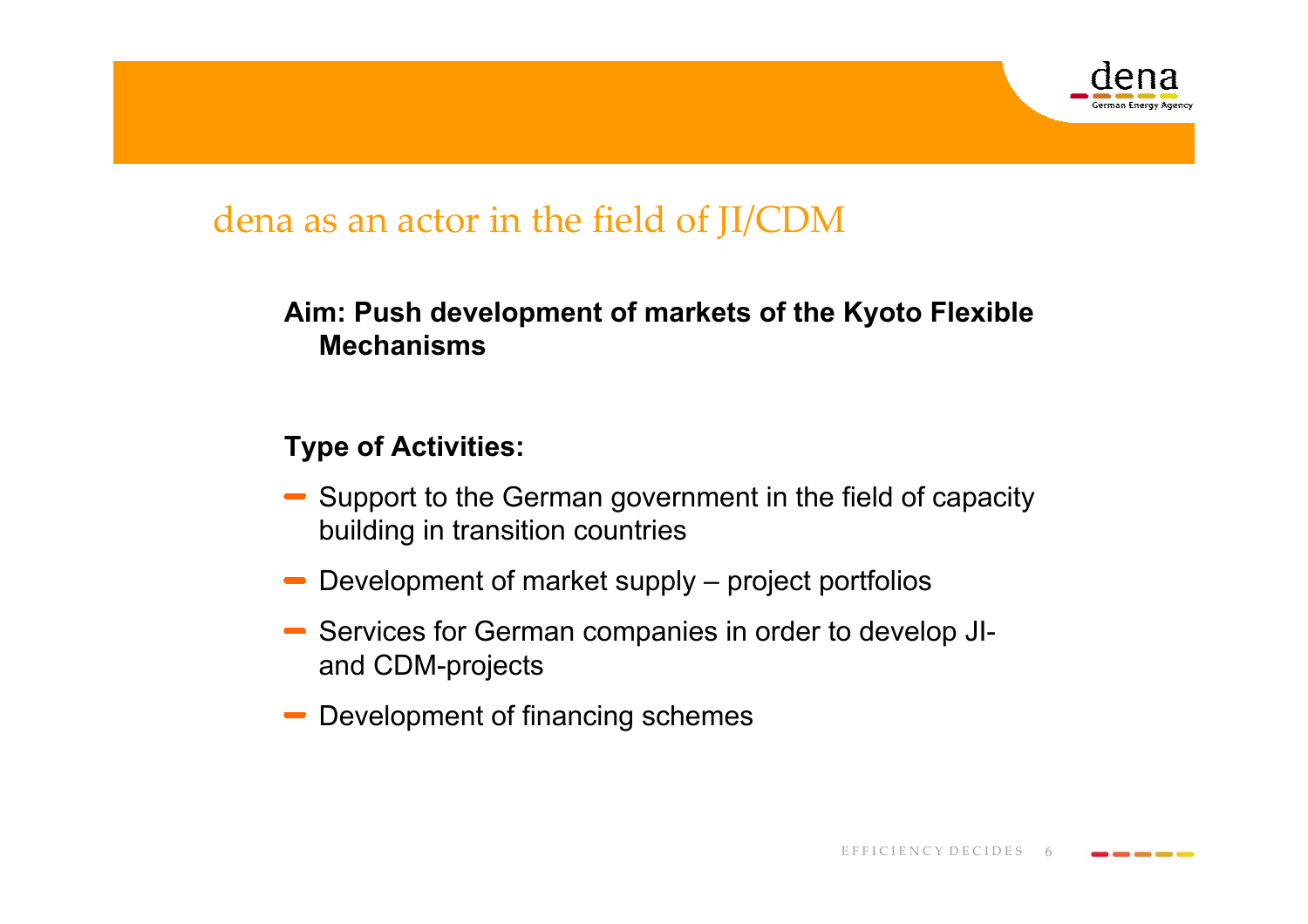

## Services of dena in the field of JI/CDM

- Screening and examination of potential projects at the level of PINs
- JI/CDM project partner matching (linking JI/CDM project owners with German investors – both carbon investors and "real" investors)
- Obtaining project approval documents (LoE, LoA)
- Support in elaboration of required project documentation
- Capacity Building: Handbooks, Workshops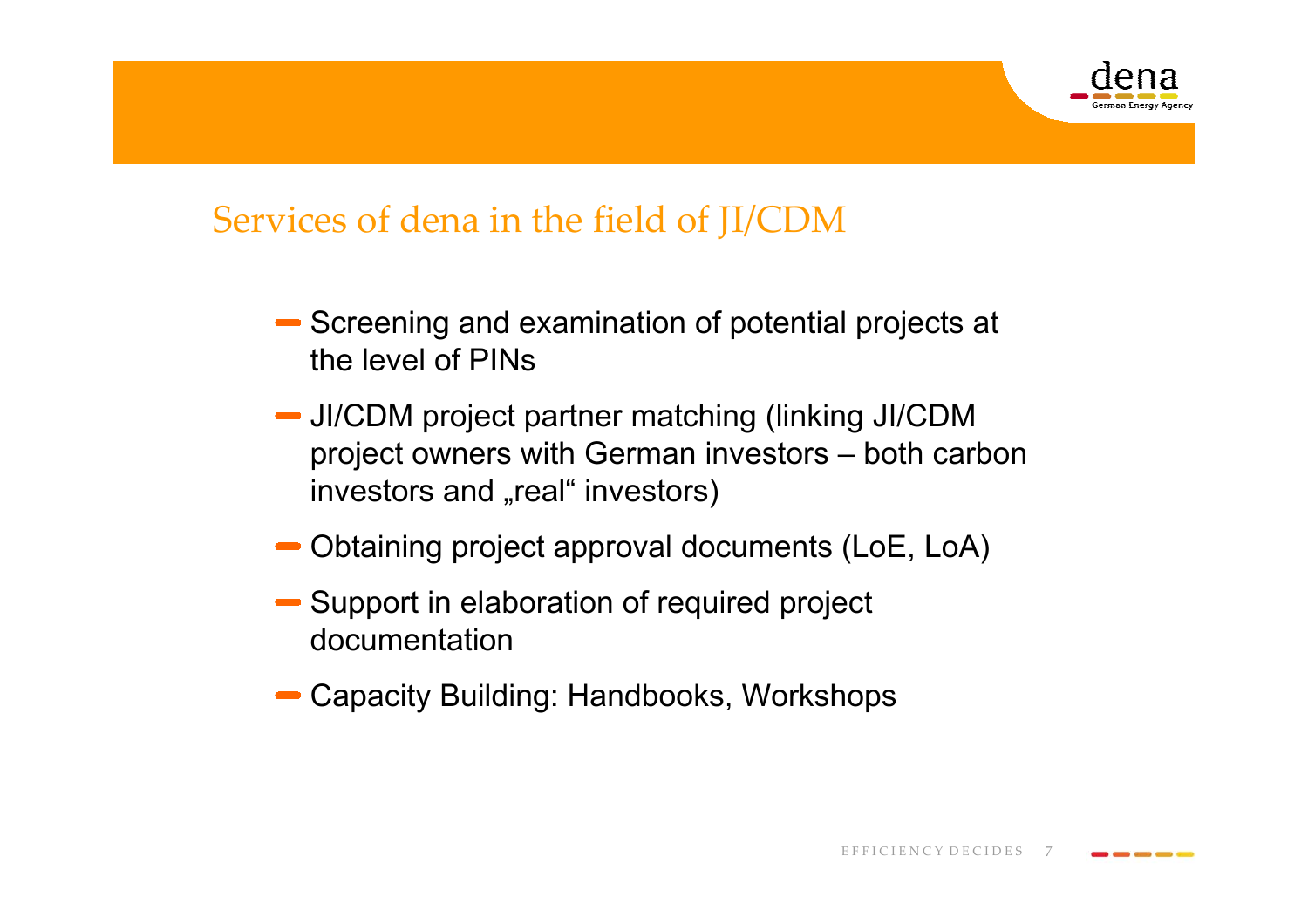

### Current Activities in JI/CDM

- Development of bilateral JI portfolios support to investors
	- Russia (September 2004 April 2005)
	- Romania (September 2005 April 2006)
	- Ukraine (October 2005 March 2006)
- Development of CDM Projects with China
	- Cooperation agreement with the Chinese province Guizhou
- Support to German companies for implementation of JI/CDM projects
- Elaboration of a JI-Handbook for Russian project owners (2006), Handbook for Ukraine in preparation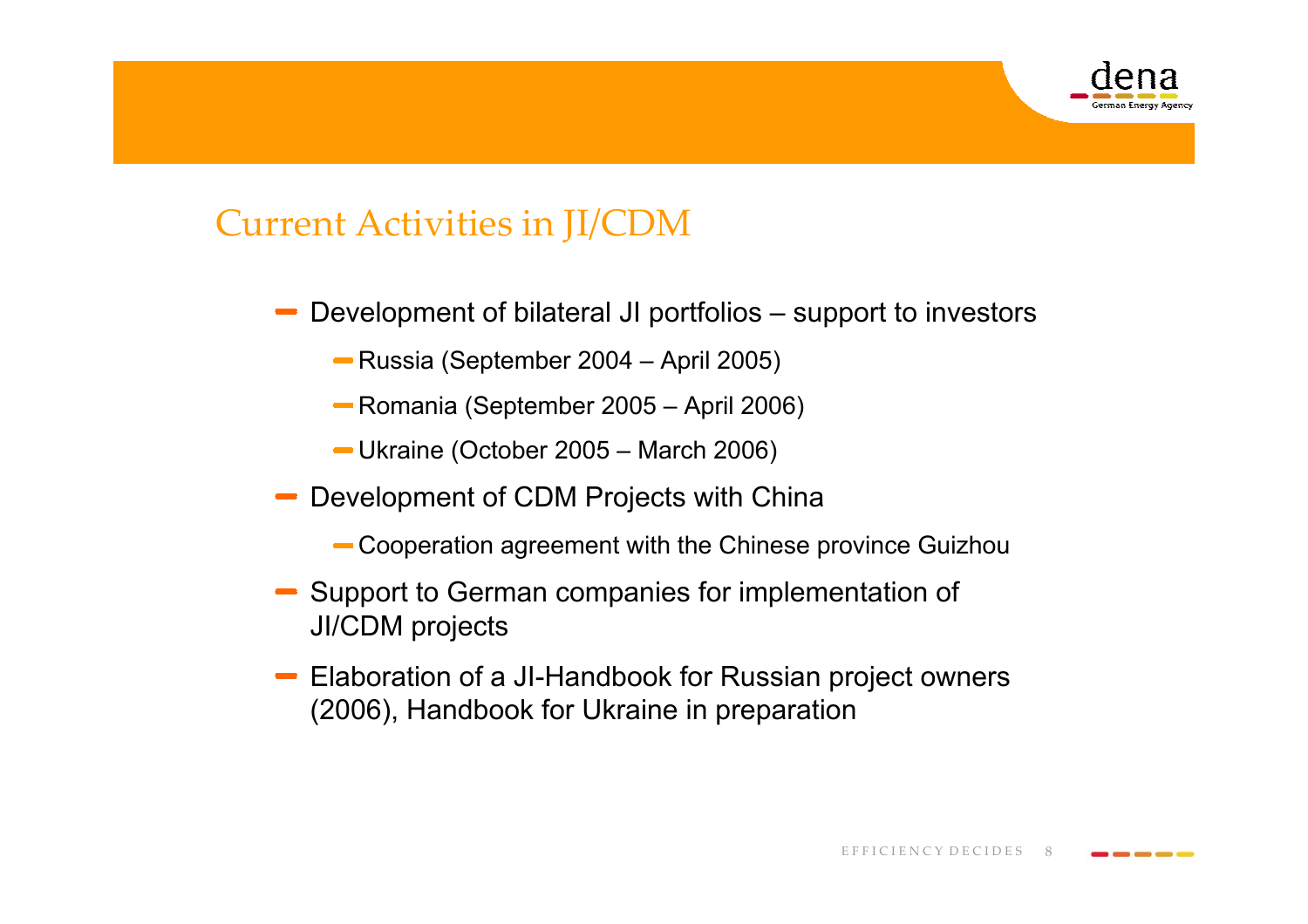

# JI – Project Portfolio:

#### Information available at:

www.dena.de/en/topics/international/

|                | Project type                                                                                                                                  | Location                                         | Project owner                                           | <b>Total Investment</b> | <b>Calculated emission</b><br>reductions (average<br>$CO2$ t/a for the period<br>2008-2012) |
|----------------|-----------------------------------------------------------------------------------------------------------------------------------------------|--------------------------------------------------|---------------------------------------------------------|-------------------------|---------------------------------------------------------------------------------------------|
|                | <b>Construction of CHP Plant for Gas</b><br>Turbines Waste Heat Utilization at<br><b>Bogorodchany Gas Compressor</b><br><b>Station No. 21</b> | Bogorodchany                                     | Cogeneration<br>Technologies B-1 Ltd.                   | 12,735,000              | 130,000                                                                                     |
| $\overline{2}$ | <b>Construction of flexing generating</b><br>CHP plant at Chervonograd City                                                                   | Chervonograd                                     | anograd Energoinvest Ltd<br>in negotation with investor | 16,600,000              | 56,400                                                                                      |
| 3              | <b>Reconstruction of CHP Plant at</b><br>Novyi Rozdil city of Lviv region                                                                     | Noviy Rozdi                                      | Rozdi<br>in negotation with investor                    | 15,800,000              | 49,200                                                                                      |
| 4              | Construction of CHP Plant on the<br>base of Zaliznychne Teploenergo<br>Boiler-House in Lviv City                                              | Lviv, Petliura<br>Street and Shy-<br>roka street | Environmental and<br><b>Energy Systems Ltd</b>          | 6,560,000               | 28,000                                                                                      |
| 5              | Construction of CHP plant for waste<br>heat utilization at Rogatyn gas com-<br>pressor station                                                | Rogatyn                                          | Environmental and<br>in negotiation with investor       | 4,100,000               | 40,000                                                                                      |
| 6              | Construction of flexing generating<br><b>CHP Plant at Sevastopol</b>                                                                          | Sevastopol                                       | opol Environmental and<br>in negotation, with investor  | 16,600,000              | 76,000                                                                                      |

### JI – Project Portfolio:

- Russia, Ukraine, Romania
- overall 30 projects with a total CO $_{\rm 2}$  emission  $^{\circ}$ reduction of **2,357,000 t**
- Still available for investors: 19 projects with an overall emission reduction of **1,462,000 t**  $\mathsf{CO}_2$  equ.

Seite 1 von 2 1109,200

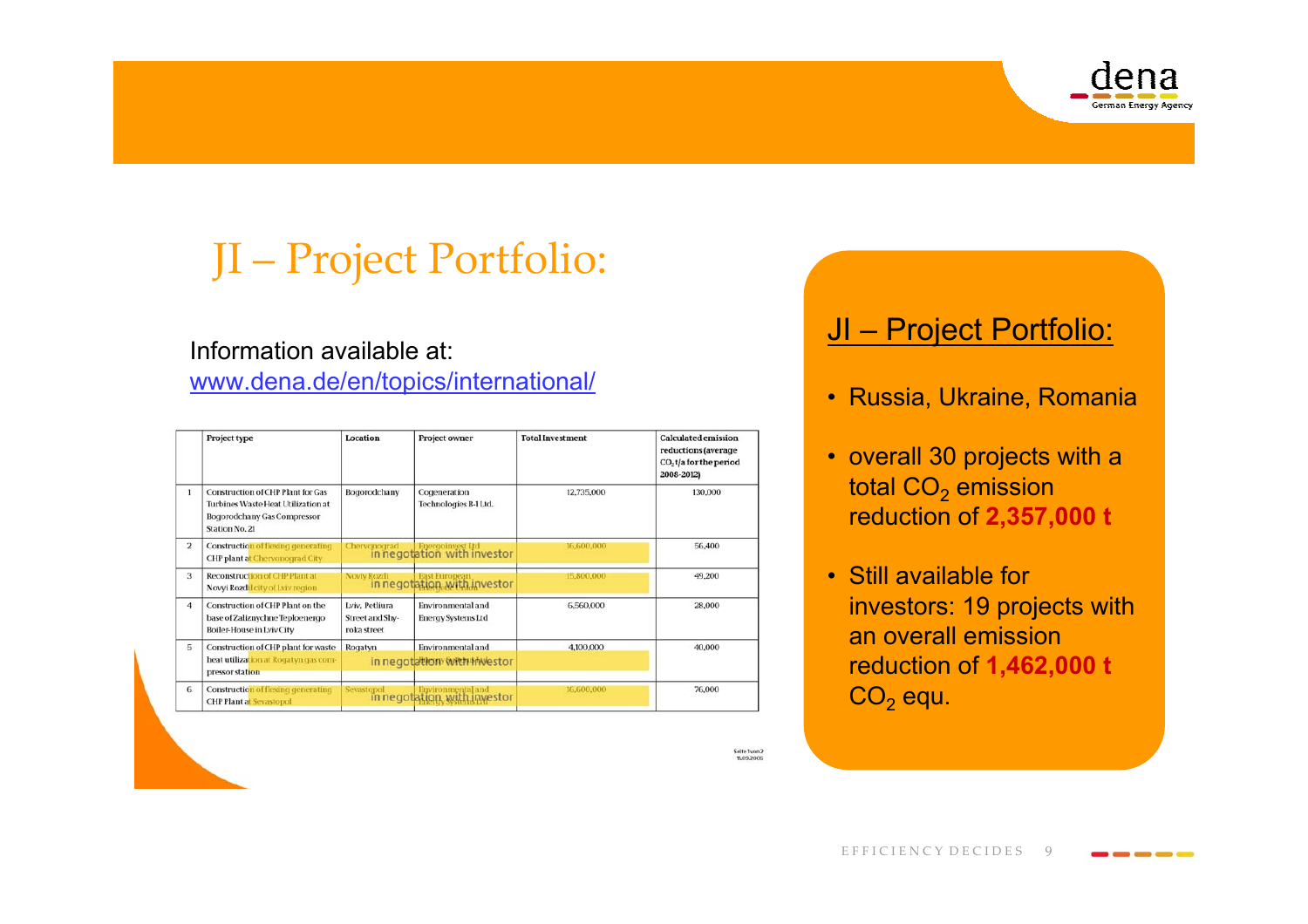

### Project types identified and pre-assessed so far

- Rehabilitation of power plants and CHP
- Installation of Mini-CHP in boiler houses
- Fuel savings by installing frequency inverters and advanced burners in gas heat boilers
- Use of waste heat of compressor stations (gas pipelines)
- Rehabilitation thermal distribution systems
- Energy saving in pulp and paper mill industry, steel industry, chemical industry
- Energetic use of landfill gas
- Wind energy
- Energetic use of mining methane
- Using Jatropha for production of bio diesel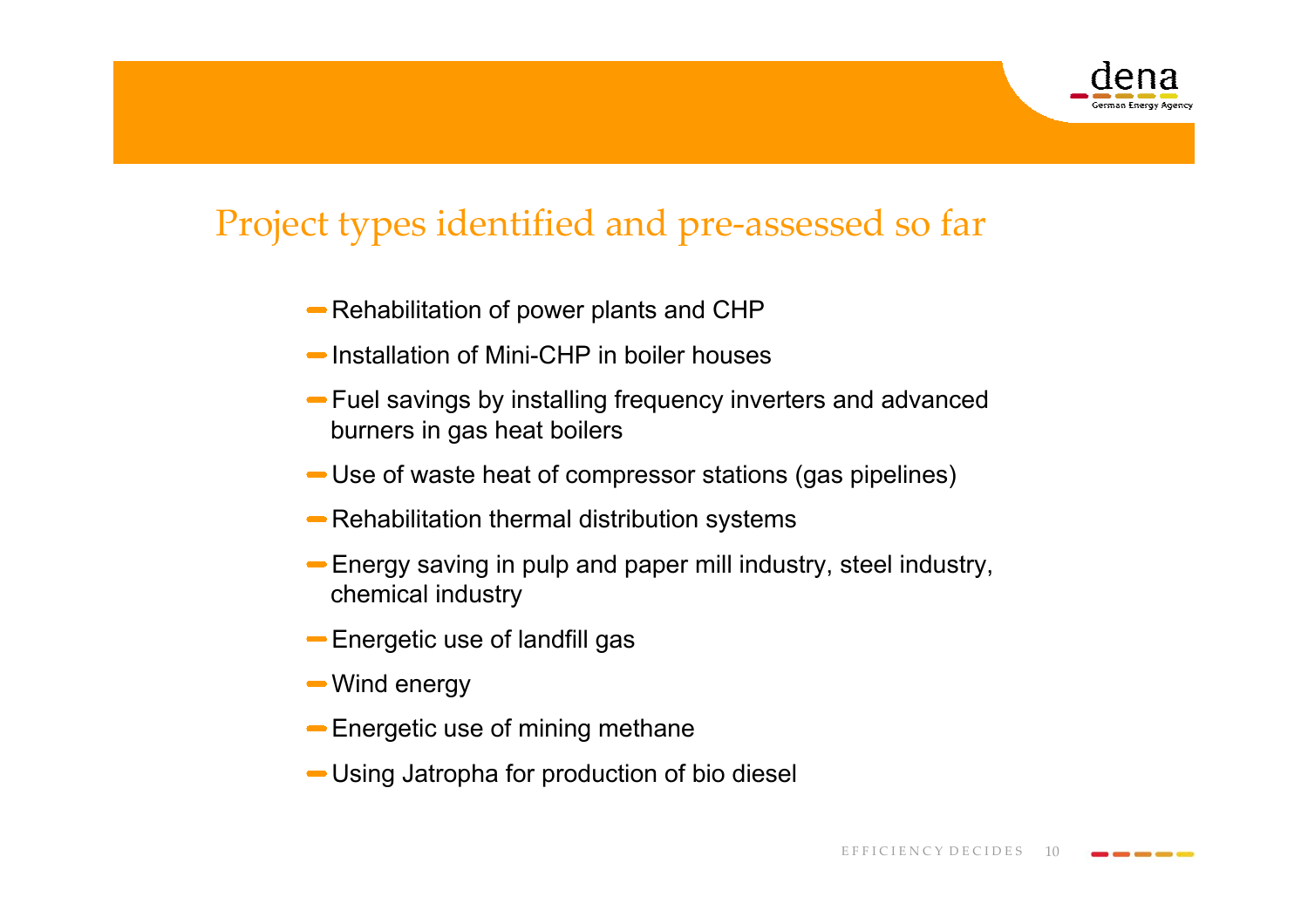



Bundesministerium<br>für Umwelt, Naturschutz und Reaktorsicherheit





#### Совместное Осуществление

Руководство для российских компаний



### **JI – Handbook for Russian Companies**

in cooperation with:

National Carbon Sequestration Foundation (NCSF)

Ministry for Economic Development and Trade (MEDT)

supported through:

German Ministry for the Environment, Nature Conservation and Nuclear Savety (BMU)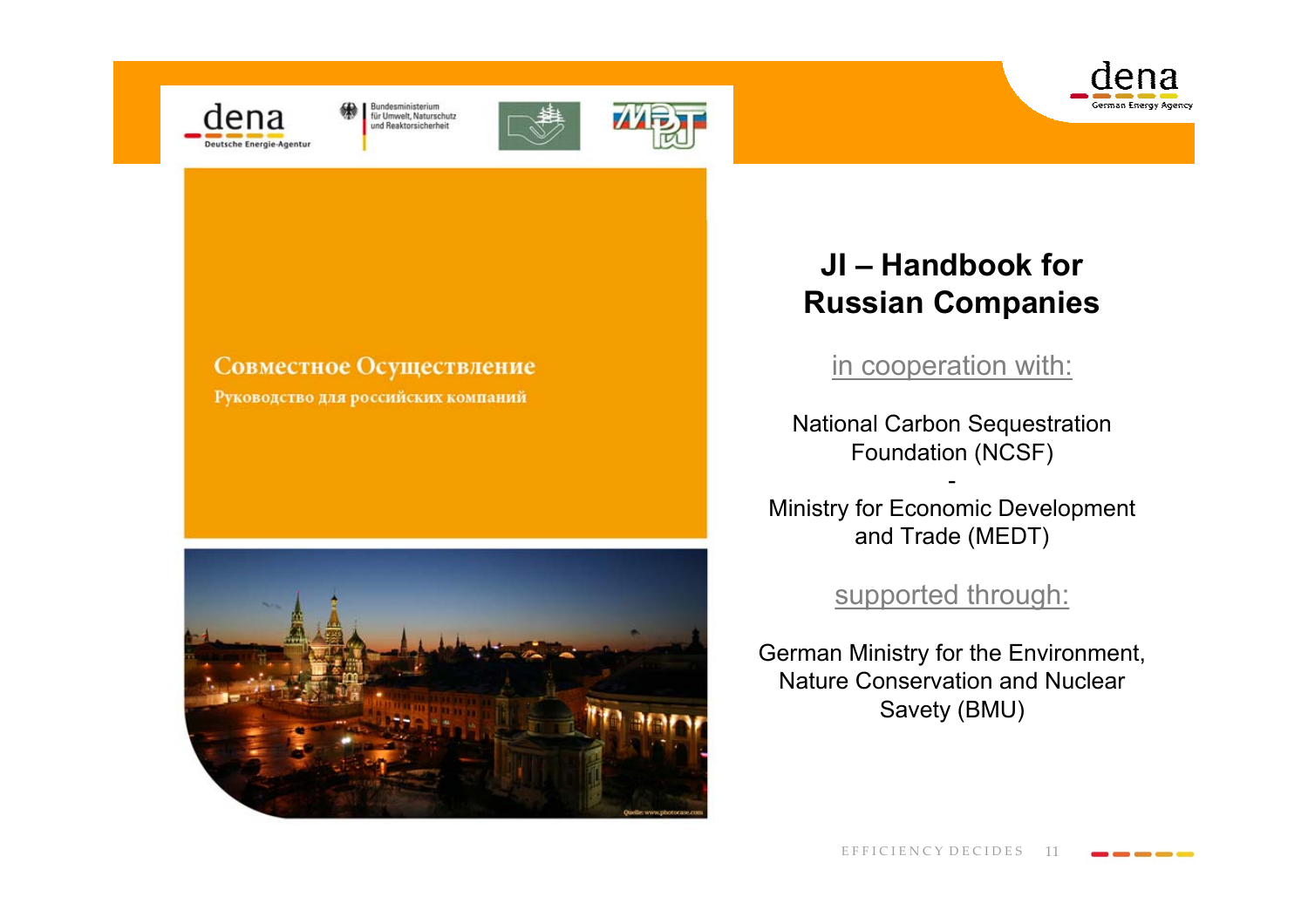

### Content of the JI Handbook:

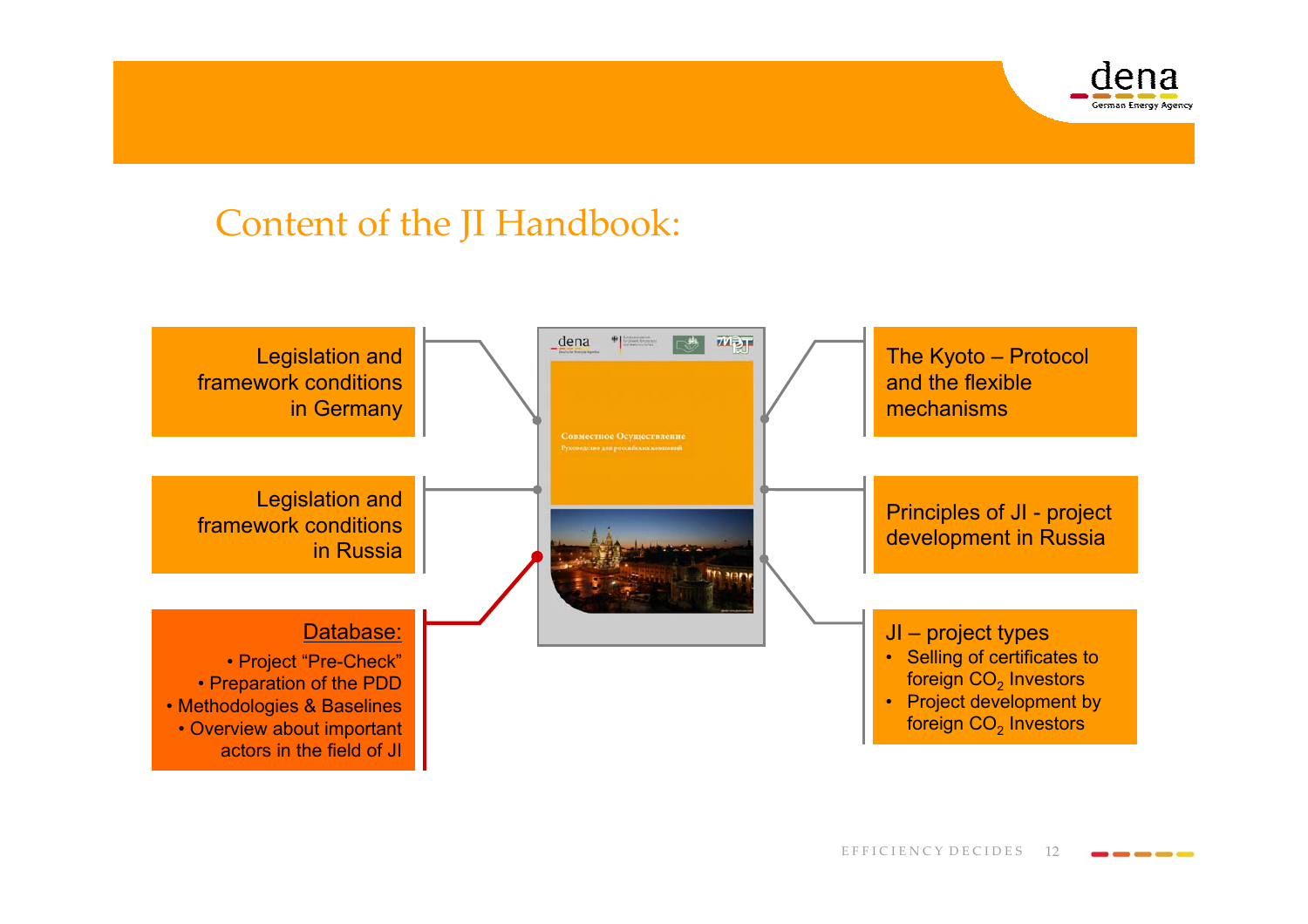

### Competencies in the field of CDM & JI

- very good insight into different carbon markets especially in Russia, Ukraine, Romania, China but also in other potential project countries
- direct access to important potential project owners in JI and CDM host countries especially in Russia, Ukraine, Romania and China
- $\blacksquare$  experiences in the mediation and the procurement of projects to potential carbon investors
- a broad network of competent international partners
- direct contact to governments and DNAs in various project countries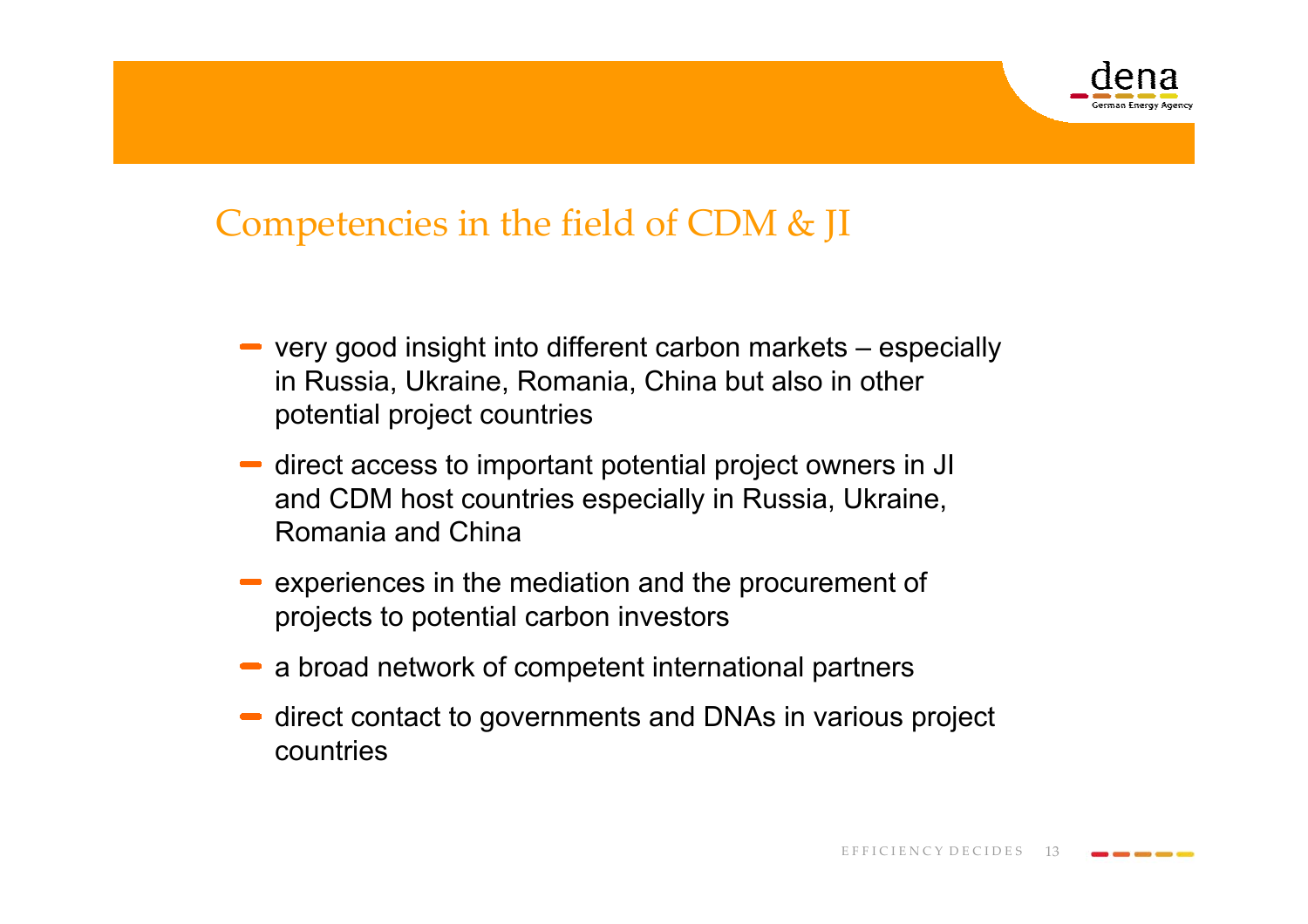

### Future Activities of dena

- A strong focus will be put on the extension of the existing CDM / JI project portfolio – target regions will be Eastern Europe, the former CIS states as well as China and India
- $\blacksquare$  preparation of a Ukrainian JI handbook in cooperation with the Ukrainian government and local partners
- $\blacksquare$  "Jatropha project" in China production of biofuel from the plantation of the Jatropha plant in China
- German Tunesian CDM portfolio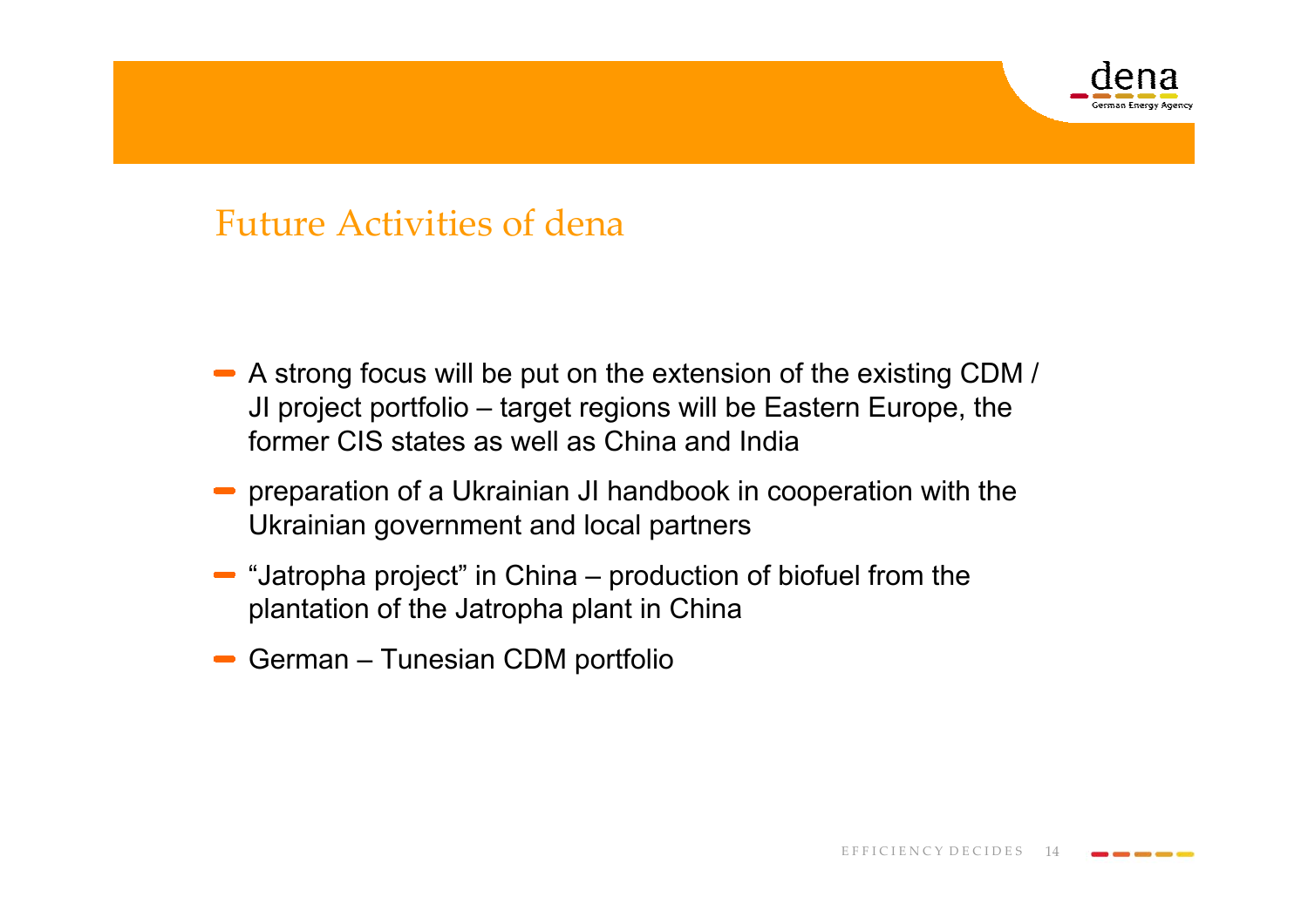

## Contact:

**Dr. Petra Opitz** Head of "International Cooperation" Tel:  $+49(0)30\,72\,61\,65-691$ Fax: +49 (0)30 72 61  $\overline{65 - 699}$ Email: opitz@dena.de

## Vielen Dank.